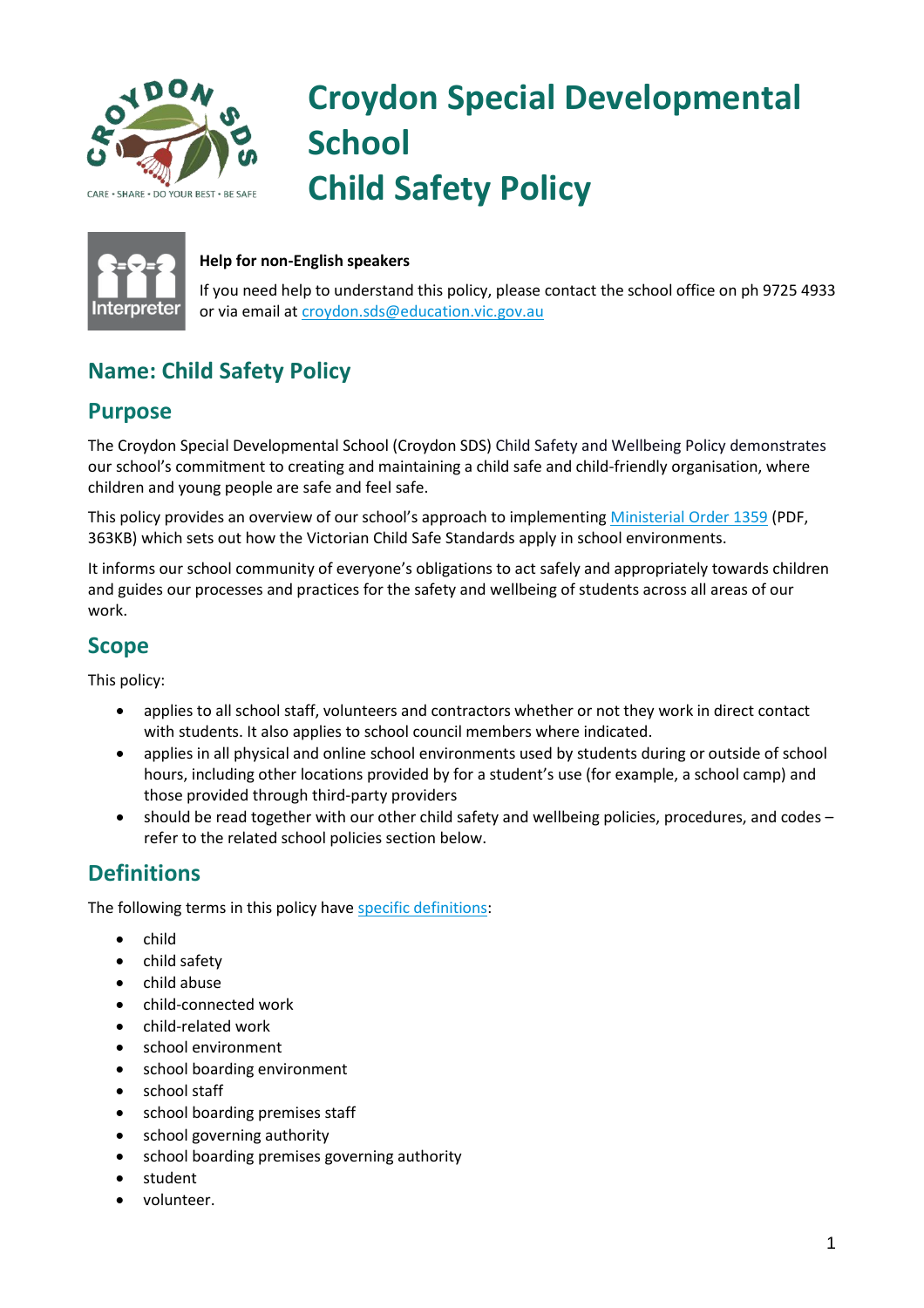# **Statement of commitment to child safety**

Croydon SDS is a child safe organisation which welcomes all children, young people and their families.

We are committed to providing environments where our students are safe and feel safe, where their participation is valued, their views respected, and their voices are heard about decisions that affect their lives. Our child safe policies, strategies and practices are inclusive of the needs of all children and students.

We have no tolerance for child abuse and take proactive steps to identify and manage any risks of harm to students in our school environments.

We promote positive relationships between students and adults and between students and their peers. These relationships are based on trust and respect.

We take proactive steps to identify and manage any risk of harm to students in our school environment. When child safety concerns are raised or identified, we treat these seriously and respond promptly and thoroughly.

Particular attention is given to the child safety needs of Aboriginal students, those from culturally and linguistically diverse backgrounds, international students, students with disabilities, those unable to live at home, children and young people who identify as lesbian, gay, bisexual, trans and gender diverse, intersex and queer (LGBTIQ+) and other students experiencing risk or vulnerability. Inappropriate or harmful behaviour targeting students based on these or other characteristics, such as racism or homophobia, are not tolerated at our school, and any instances identified will be addressed with appropriate consequences. Child safety is a shared responsibility. Every person involved in our school has an important role in promoting child safety and wellbeing and promptly raising any issues or concerns about a child's safety.

We are committed to regularly reviewing our child safe practices, and seeking input from our students, families, staff, and volunteers to inform our ongoing strategies.

### **Roles and responsibilities**

#### **School leadership team**

Our school executive leadership team (comprising the principal, assistant principal, leading teacher and learning specialists) is responsible for ensuring that a strong child safe culture is created and maintained, and that policies and practices are effectively developed and implemented in accordance with Ministerial Order 1359.

Principals and assistant principals will:

- ensure effective child safety and wellbeing governance, policies, procedures, codes and practices are in place and followed
- model a child safe culture that facilitates the active participation of students, families and staff in promoting and improving child safety, cultural safety and wellbeing
- enable inclusive practices where the diverse needs of all students are considered
- reinforce high standards of respectful behaviour between students and adults, and between students
- promote regular open discussion on child safety issues within the school community including at leadership team meetings, staff meetings and school council meetings
- facilitate regular professional learning for staff and volunteers (where appropriate) to build deeper understandings of child safety, cultural safety, student wellbeing and prevention of responding to abuse
- create an environment where child safety complaints and concerns are readily raised, and no one is discouraged from reporting an allegation of child abuse to relevant authorities.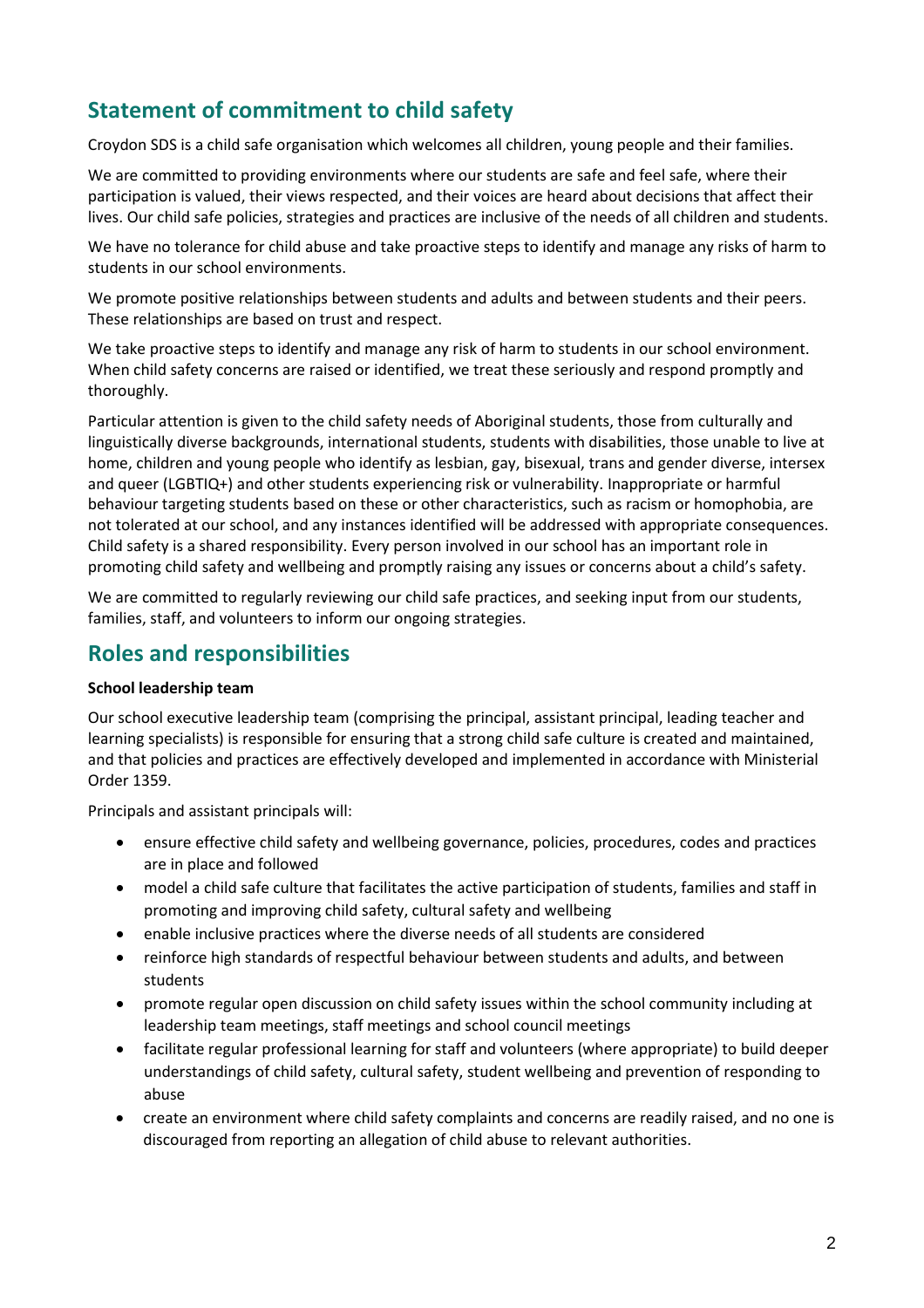#### **School staff and volunteers**

All staff and volunteers will:

- participate in child safety and wellbeing induction and training provided by the school or the Department of Education and Training, and always follow the school's child safety and wellbeing policies and procedures
- act in accordance with our Child Safety Code of Conduct <http://www.croydonsds.vic.edu.au/index.php/policies-and-documents/>
- identify and raise concerns about child safety issues in accordance with our Child Safety Responding and Reporting Obligations Policy and Procedures <http://www.croydonsds.vic.edu.au/index.php/policies-and-documents/>
- including following the [Four Critical Actions for Schools](https://www.education.vic.gov.au/school/teachers/health/childprotection/Pages/report.aspx)
- ensure students' views are taken seriously and their voices are heard about decisions that affect their lives
- implement inclusive practices that respond to the diverse needs of students.

#### **School council**

In performing the functions and powers given to them under the *Education and Training Reform Act 2006*, school council members will:

- champion and promote a child safe culture with the broader school community
- ensure that child safety is a regular agenda item at school council meetings
- undertake annual training on child safety, NOTE: school councils can use the Child Safe Standards School Council Training slide presentation available on [PROTECT.](http://www.vic.gov.au/protect)
- approve updates to, and act in accordance with the Child Safety Code of Conduct to the extent that it applies to school council employees and members
- when hiring school council employees, ensure that selection, supervision, and management practices are child safe At our school, school council employment duties are delegated to the principal who is bound by this policy.

#### **Specific staff child safety responsibilities**

Croydon SDS has nominated a child safety officer to support the principal to implement our child safety policies and practices, including staff and volunteer training.

The responsibilities of the child safety officer are outlined a[t Guidance for child safety champions.](https://www.vic.gov.au/guidance-child-safety-champions)

Our principal and child safety officers are the first point of contact for child safety concerns or queries and for coordinating responses to child safety incidents.

- The principal and assistant principal are responsible for monitoring the school's compliance with the Child Safety Policy. Anyone in our school community should approach the principal if they have any concerns about the school's compliance with the Child Safety Policy.
- The principal is responsible for informing the school community about this policy, and making it publicly available
- Other specific roles and responsibilities are named in other child safety policies and procedures, including the Child Safety Code of Conduct, Child Safety Responding and Reporting Obligations (including Mandatory Reporting) Policy and Procedures, and Child Safety Risk Register.

Our school Executive Leadership team and Family Support Co-ordinator monitor the Child Safety Risk Register.

# **Child Safety Code of Conduct**

Our Child Safety Code of Conduct sets the boundaries and expectations for appropriate behaviours between adults and students. It also clarifies behaviours that are not acceptable in our physical and online environments.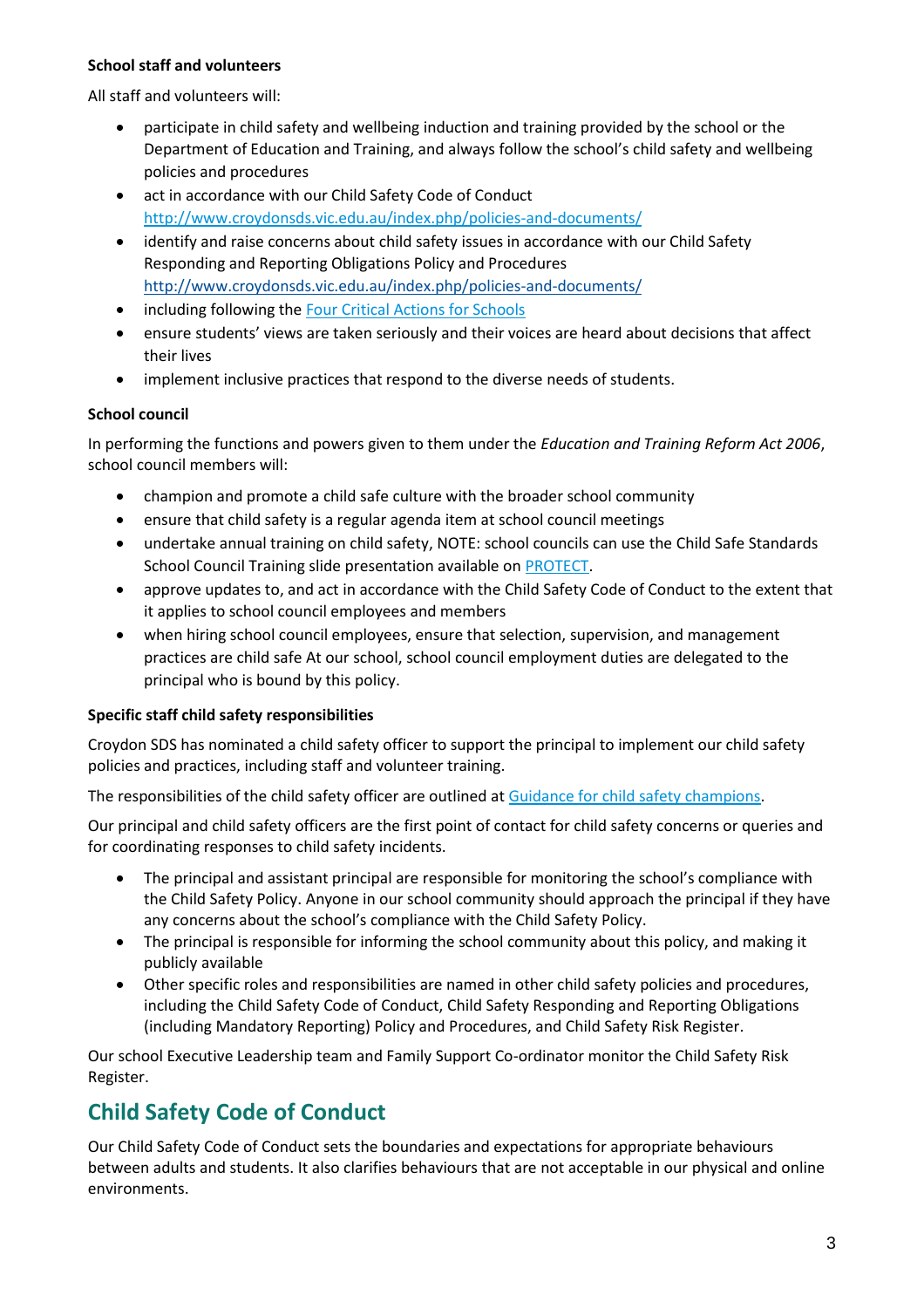We ensure that students also know what is acceptable and what is not acceptable so that they can be clear and confident about what to expect from adults in the school.

The Child Safety Code of Conduct <http://www.croydonsds.vic.edu.au/index.php/policies-and-documents/>

also includes processes to report inappropriate behaviour.

### **Managing risks to child safety and wellbeing**

At our school we identify, assess and manage risks to child safety and wellbeing in our physical and online school environments. These risks are managed through our child safety and wellbeing policies, procedures and practices, and in our activity specific risk registers, such as those we develop for off-site overnight camps, adventure activities and facilities and services we contract through third party providers for student use.

Our Child Safety Risk Register is used to record any identified risks related to child abuse alongside actions in place to manage those risks. Our executive school leadership team will monitor and evaluate the effectiveness of the actions in the Child Safety Risk Register at least annually.

### **Establishing a culturally safe environment**

At Croydon SDS, we are committed to establishing an inclusive and culturally safe school where the strengths of Aboriginal culture, values and practices are respected.

We think about how every student can have a positive experience in a safe environment. For Aboriginal students, we recognise the link between Aboriginal culture, identity and safety and actively create opportunities for Aboriginal students and the Aboriginal community to have a voice and presence in our school planning, policies, and activities.

We have developed the following strategies to promote cultural safety in our school community:

- Begin events and meetings with an Acknowledgement of Country as a standing agenda item. Use this as an opportunity to pause and reflect.
- Staff participated in CUST training and development of action plan for authentic engagement and acknowledgement of local Aboriginal community.
- Display plaques and signs to Acknowledge Country and Traditional Owners.
- Be open to different ways of doing and expressing things.
- Celebrate the Aboriginal community. Share information through school newsletters and school assemblies.
- Build school-wide knowledge of Aboriginal histories, cultures, perspectives, values, skills and attitudes.

### **Student empowerment**

To support child safety and wellbeing at Croydon SDS, we work to create an inclusive and supportive environment that encourages students and families to contribute to our child safety approach and understand their rights and their responsibilities. We work to develop a culture that encourages participation and responds to what students say.

Respectful relationships between students are reinforced and we encourage strong friendships and peer support in the school to ensure a sense of belonging through implementing the School Wide Positive Behaviour Support Framework including the Expected Behaviour Matrix and school values, our whole school approach to Respectful Relationships and the implementation of the SoSafe! Program.

We inform students of their rights through our whole school approach to Respectful Relationships and give them the skills and confidence to recognise unsafe situations with adults or other students and to speak up and act on concerns relating to themselves or their peers, ensuring that students have access to a range of Augmentative and Alternative Communication (AAC) as needed. We ensure our students know who to talk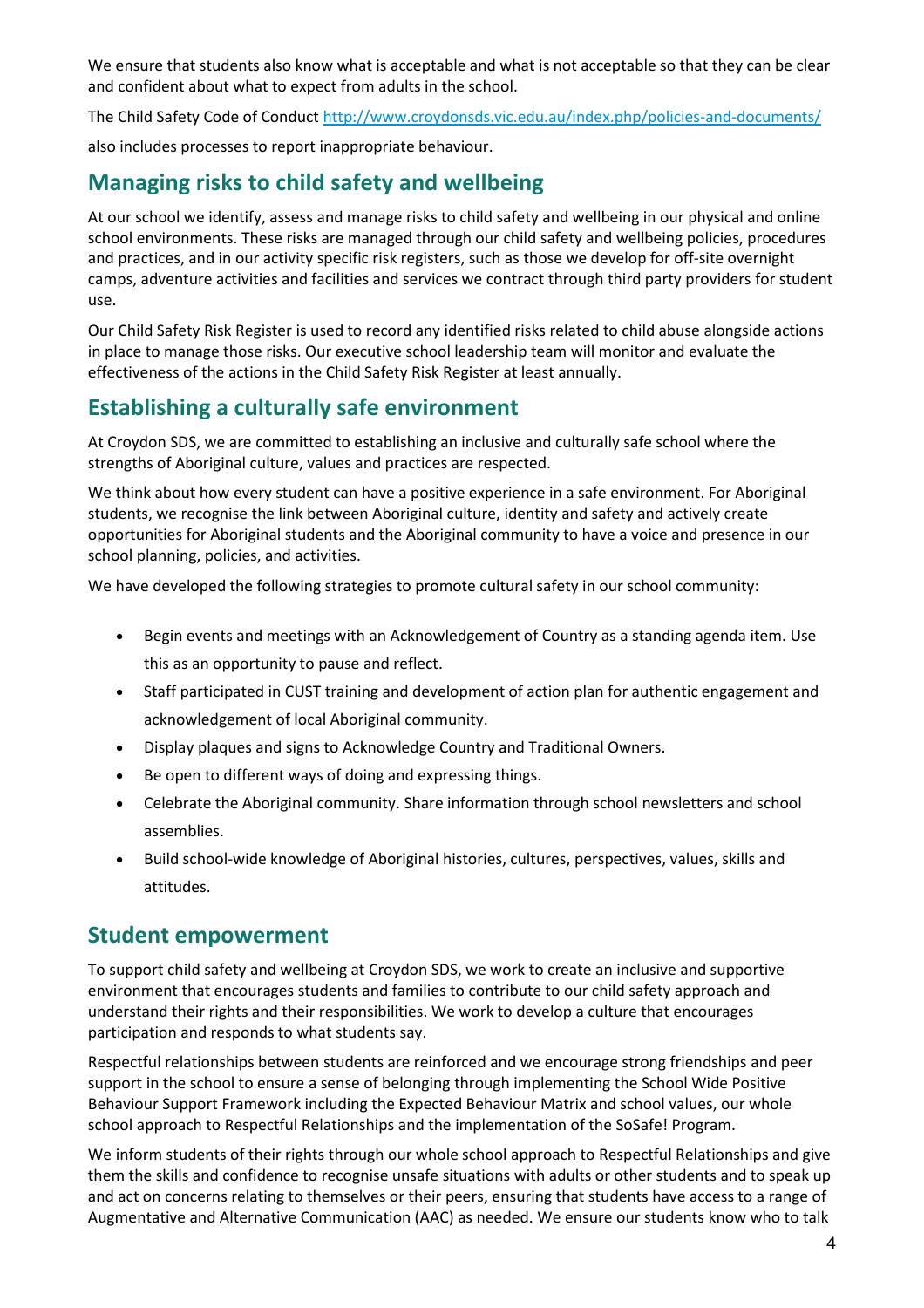to if they are worried or feeling unsafe and we encourage them to share concerns with a trusted adult at any time. Students and families can also access information on how to report concerns at the Front Office.

When the school is gathering information in relation to a complaint about alleged misconduct or abuse of a child, we will listen to the complainant's account and take them seriously, check our understanding of the complaint, support the student and keep them (and their parents and carers, as appropriate) informed about progress.

### **Family engagement**

Our families and the school community have an important role in monitoring and promoting children's safety and wellbeing and helping children to raise any concerns.

To support family engagement, at Croydon SDS we are committed to providing families and community with accessible information about our school's child safe policies and practices and involving them in our approach to child safety and wellbeing.

We will create opportunities for families to have input into the development and review of our child safety policies and practices and encourage them to raise any concerns and ideas for improvement.

We do this by:

- Providing information and invitations to input to families via the school newsletter.
- Regular updates and discussion at school council meetings
- all of our child safety policies and procedures will be available for students and parents via our school website at <http://www.croydonsds.vic.edu.au/index.php/policies-and-documents/>or in hard copy from the school office.
- Newsletters will inform families and the school community about any significant updates to our child safety policies or processes, and strategies or initiatives that we are taking to ensure student safety.
- PROTECT Child Safety posters will be displayed across the school in principal class offices, lead teacher and learning specialist offices, staff room, front office and Family Support Co-ordinator office.

### **Diversity and equity**

As a child safe organisation, we celebrate the rich diversity of our students, families and community and promote respectful environments that are free from discrimination. Our focus is on wellbeing and growth for all.

We recognise that every child has unique skills, strengths and experiences to draw on.

We pay particular attention to individuals and groups of children and young people in our community with additional and specific needs. This includes tailoring our child safety strategies and supports to the needs of:

- Aboriginal children and young people
- children from culturally and linguistically diverse backgrounds
- children and young people with disabilities
- children unable to live at home or impacted by family violence
- international students
- children and young people who identify as LGBTIQ+.

Our Student Wellbeing and Engagement Policy and Inclusion and Diversity Policy <http://www.croydonsds.vic.edu.au/index.php/policies-and-documents/> provides more information about the measures we have in place to support diversity and equity.

### **Suitable staff and volunteers**

At Croydon SDS, we apply robust child safe recruitment, induction, training, and supervision practices to ensure that all staff, contractors, and volunteers are suitable to work with children.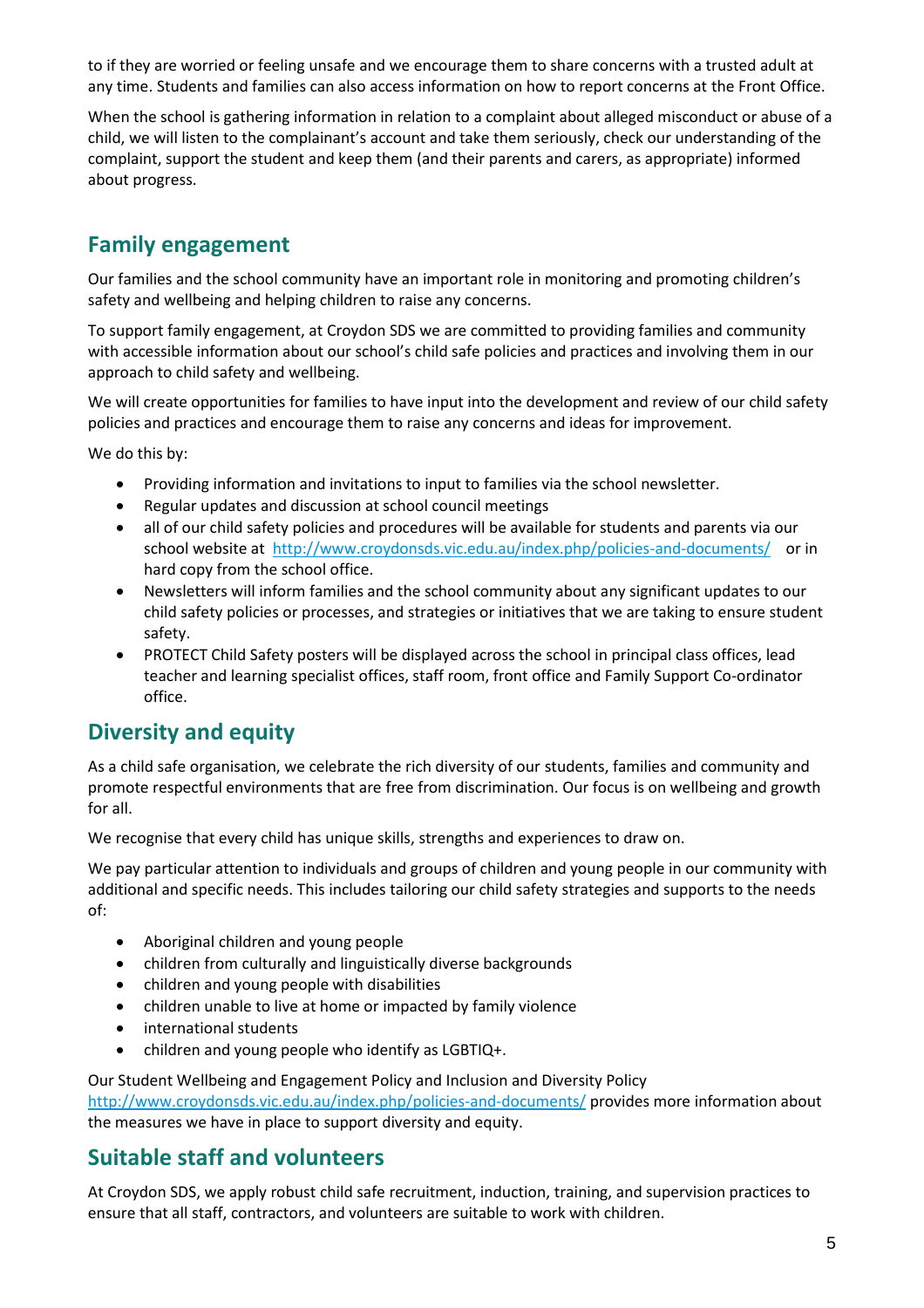#### **Staff recruitment**

When recruiting staff, we follow the Department of Education and Training's recruitment policies and guidelines, available on the Policy and Advisory Library (PAL) at:

- [Recruitment in Schools](https://www2.education.vic.gov.au/pal/recruitment-schools/overview)
- [Suitability for Employment Checks](https://www2.education.vic.gov.au/pal/suitability-employment-checks/overview)
- [School Council Employment](https://www2.education.vic.gov.au/pal/school-council-employment/overview)
- [Contractor OHS Management.](https://www2.education.vic.gov.au/pal/contractor-ohs-management/policy)

When engaging staff to perform child-related work, we:

- sight, verify and record the person's Working with Children clearance or equivalent background check such as a Victorian teaching registration
- collect and record:
	- o proof of the person's identity and any professional or other qualifications
	- o the person's history of working with children
	- o references that address suitability for the job and working with children.
	- o references that address suitability for the job and working with children.

#### **Staff induction**

All newly appointed staff will be expected to participate in our child safety and wellbeing induction program. The program will include a focus on:

- the Child Safety and Wellbeing Policy (this document)
- the Child Safety Code of Conduct
- the Child Safety Responding and Reporting Obligations (including Mandatory Reporting) Policy and Procedures and
- any other child safety and wellbeing information that school leadership considers appropriate to the nature of the role.

#### **Ongoing supervision and management of staff**

All staff engaged in child-connected work will be supervised appropriately to ensure that their behaviour towards children is safe and appropriate.

Staff will be monitored and assessed to ensure their continuing suitability for child-connected work. This will be done by active involvement, supervision and follow by school leadership team, including principal class, executive leadership and team leadership members.

Inappropriate behaviour towards children and young people will be managed swiftly and in accordance with our school and department policies and our legal obligations. Child safety and wellbeing will be paramount.

#### **Suitability of volunteers**

All volunteers are required to comply with our Volunteers Policy

<http://www.croydonsds.vic.edu.au/index.php/policies-and-documents/> which describes how we assess the suitability of prospective volunteers and outlines expectations in relation to child safety and wellbeing induction and training, and supervision and management.

### **Child safety knowledge, skills and awareness**

Ongoing training and education are essential to ensuring that staff understand their roles and responsibilities and develop their capacity to effectively address child safety and wellbeing matters.

In addition to the child safety and wellbeing induction, our staff will participate in a range of training and professional learning to equip them with the skills and knowledge necessary to maintain a child safe environment.

Staff child safety and wellbeing training will be delivered at least annually and will include guidance on: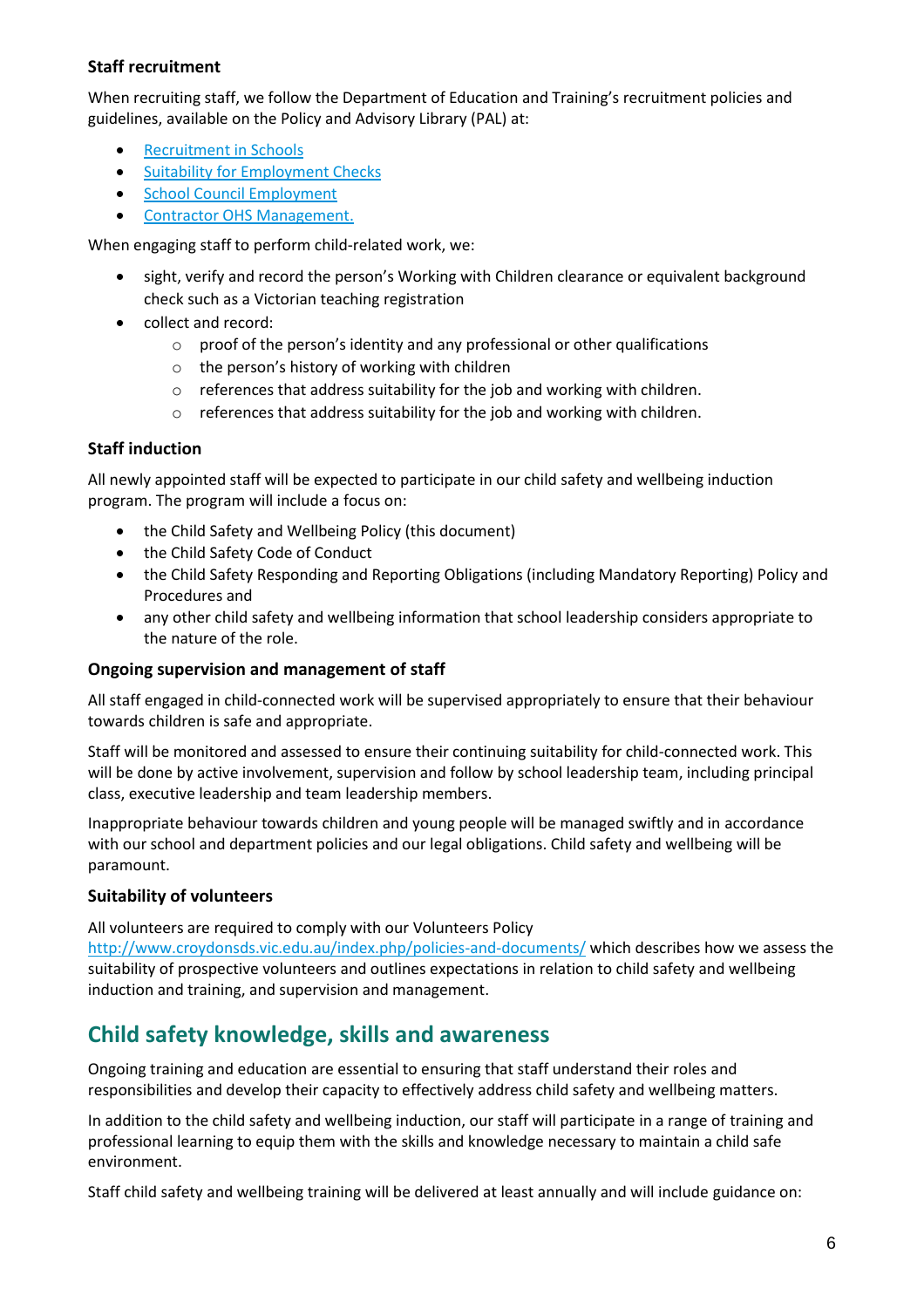- our school's child safety and wellbeing policies, procedures, codes, and practices
- completing the Protecting Children [Mandatory Reporting and Other Legal Obligations](http://elearn.com.au/det/protectingchildren/) online module annually
- recognising indicators of child harm including harm caused by other children and students
- responding effectively to issues of child safety and wellbeing and supporting colleagues who disclose harm
- how to build culturally safe environments for children and students
- information sharing and recordkeeping obligations
- how to identify and mitigate child safety and wellbeing risks in the school environment.

Other professional learning and training on child safety and wellbeing, for example, training for our volunteers, will be tailored to specific roles and responsibilities and any identified or emerging needs or issues.

#### **School council training and education**

To ensure our school council is equipped with the knowledge required to make decisions in the best interests of student safety and wellbeing, and to identify and mitigate child safety and wellbeing risks in our school environment, the council is trained at least annually. Training includes guidance on:

- individual and collective obligations and responsibilities for implementing the Child Safe Standards and managing the risk of child abuse
- child safety and wellbeing risks in our school environment
- Croydon SDS child safety and wellbeing policies, procedures, codes and practices

# **Complaints and reporting processes**

Croydon SDS fosters a culture that encourages staff, volunteers, students, parents, and the school community to raise concerns and complaints. This makes it more difficult for breaches of the code of conduct, misconduct or abuse to occur and remain hidden.

We have clear pathways for raising complaints and concerns and responding and this is documented in our school's Complaint Policy. The Complaints Policy can be found at <http://www.croydonsds.vic.edu.au/index.php/policies-and-documents/>

If there is an incident, disclosure, allegation or suspicion of child abuse, all staff and volunteers (including school council employees) must follow our Child Safety Responding and Reporting Obligations Policy and Procedures <http://www.croydonsds.vic.edu.au/index.php/policies-and-documents/>

Our policy and procedures address complaints and concerns of child abuse made by or in relation to a child or student, school staff, volunteers, contractors, service providers, visitors or any other person while connected to the school.

As soon as any immediate health and safety concerns are addressed, and relevant school staff have been informed, we will ensure our school follows:

- the [Four Critical Actions](https://www.education.vic.gov.au/Documents/about/programs/health/protect/FourCriticalActions_ChildAbuse.pdf) for complaints and concerns relating to adult behaviour towards a child
- the [Four Critical Actions: Student Sexual Offending](https://www.education.vic.gov.au/school/teachers/health/childprotection/Pages/stusexual.aspx) for complaints and concerns relating to student sexual offending

Our Student Wellbeing and Engagement Policy [http://www.croydonsds.vic.edu.au/index.php/policies-and](http://www.croydonsds.vic.edu.au/index.php/policies-and-documents/)[documents/](http://www.croydonsds.vic.edu.au/index.php/policies-and-documents/) and Bullying Prevention Polic[y http://www.croydonsds.vic.edu.au/index.php/policies-and](http://www.croydonsds.vic.edu.au/index.php/policies-and-documents/)[documents/](http://www.croydonsds.vic.edu.au/index.php/policies-and-documents/) cover complaints and concerns relating to student physical violence or other harmful behaviours.

# **Communications**

Croydon SDS is committed to communicating our child safety strategies to the school community through: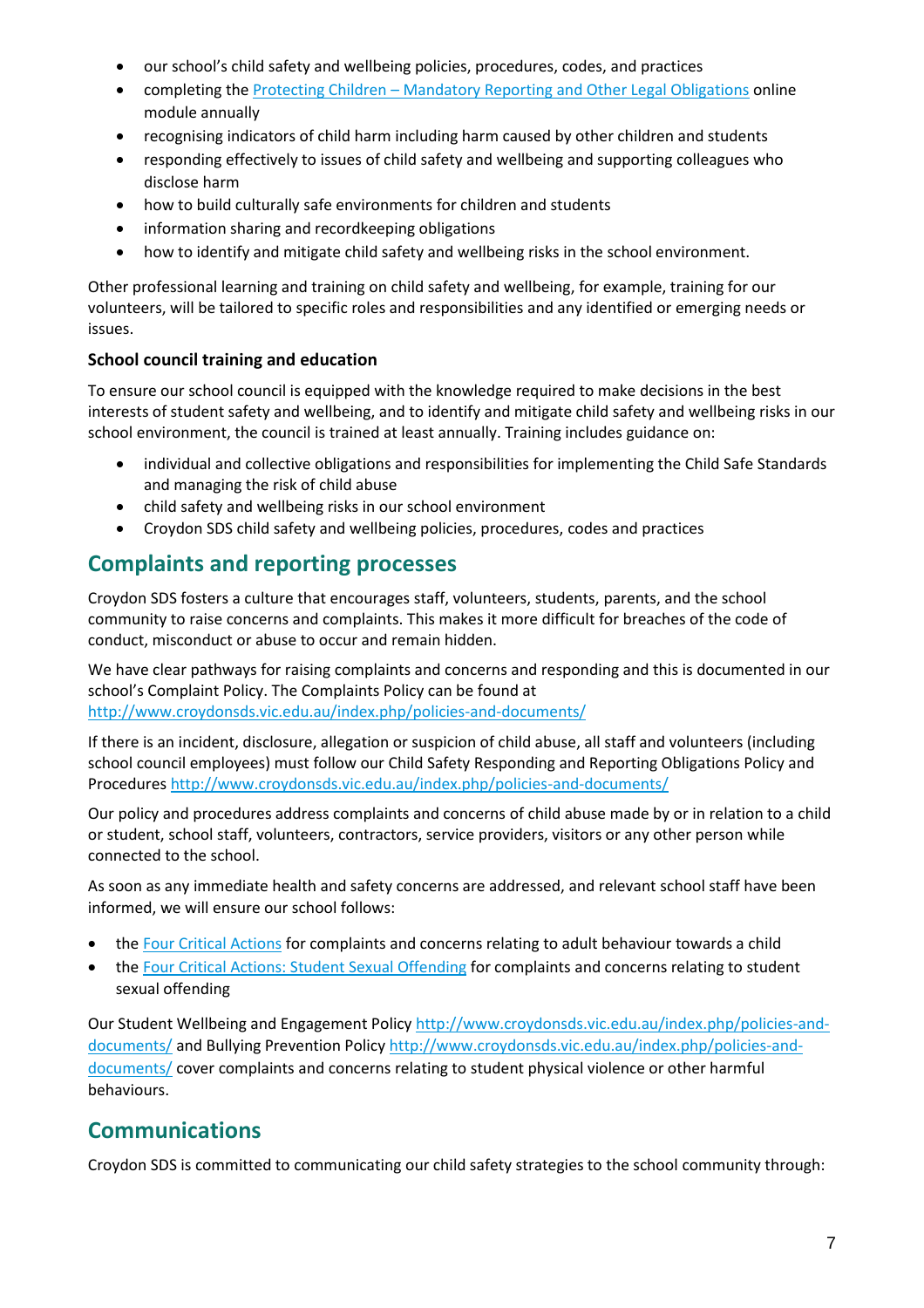- ensuring that key child safety and wellbeing policies are available on our website including the Child Safety Policy (this document), Child Safety Code of Conduct, and the Child Safety Responding and Reporting Obligations (including Mandatory Reporting) Policy and Procedure
- displaying PROTECT posters around the school
- updates in our school newsletter and via email
- ensuring that child safety is a regular agenda item at school leadership meetings, staff meetings and school council meetings.

### **Privacy and information sharing**

Croydon SDS collects, uses, and discloses information about children and their families in accordance with Victorian privacy laws, and other relevant laws. For information on how our school collects, uses and discloses information refer to: [Schools' Privacy Policy](https://www.education.vic.gov.au/Pages/schoolsprivacypolicy.aspx).

### **Records management**

We acknowledge that good records management practices are a critical element of child safety and wellbeing and manage our records in accordance with the Department of Education and Training's policy: [Records Management](https://www2.education.vic.gov.au/pal/records-management/policy) – School Records

### **Review of child safety practices**

At Croydon SDS, we have established processes for the review and ongoing improvement of our child safe policies, procedures, and practices.

We will:

- review and improve our policy every 2 years or after any significant child safety incident
- analyse any complaints, concerns, and safety incidents to improve policy and practice
- act with transparency and share pertinent learnings and review outcomes with school staff and our school community.

### **Related policies and procedures**

This Child Safety and Wellbeing Policy is to be read in conjunction with other related school policies, procedures, and codes. These include our:

- Bullying Prevention Policy
- Child Safety Responding and Reporting Obligations Policy and Procedures
- Child Safety Code of Conduct
- Complaints Policy
- Digital Learning Policy
- Inclusion and Diversity Policy
- Student Wellbeing and Engagement Policy
- Visitors Policy
- Volunteers Policy

#### **Related Department of Education and Training policies**

- [Bullying Prevention and Response Policy](https://www2.education.vic.gov.au/pal/bullying-prevention-response/policy)
- [Child and Family Violence Information Sharing Schemes](https://www2.education.vic.gov.au/pal/information-sharing-schemes/policy)
- [Complaints Policy](https://www2.education.vic.gov.au/pal/complaints/policy)
- [Contractor OHS Management Policy](https://www2.education.vic.gov.au/pal/contractor-ohs-management/policy)
- [Digital Learning in Schools Policy](https://www2.education.vic.gov.au/pal/digital-learning/policy)
- Family Violence Support
- [Protecting Children: Reporting Obligations Policy](https://www2.education.vic.gov.au/pal/protecting-children/policy)
- [Policy and Guidelines for Recruitment in Schools](https://www2.education.vic.gov.au/pal/recruitment-schools/policy-and-guidelines)
- [Reportable Conduct Policy](https://www2.education.vic.gov.au/pal/reportable-conduct-scheme/policy)
- Student [Wellbeing and Engagement Policy](https://www2.education.vic.gov.au/pal/student-engagement/policy)